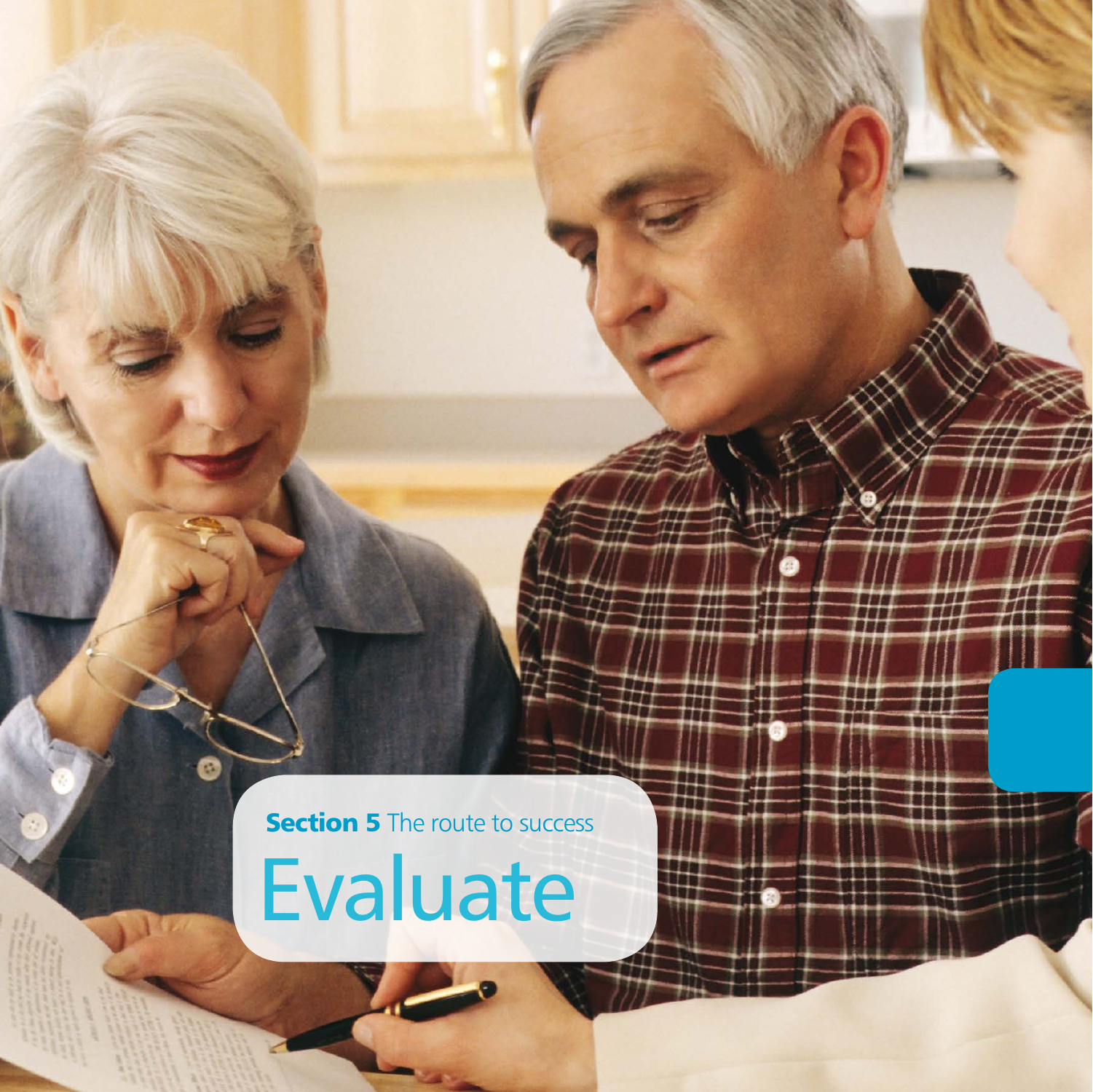## Core metrics

These core metrics have been developed to inform the progress of implementation of *The route to success in end of life care – achieving quality in acute hospitals* and to support the model of service improvement. They have been developed following consultation with the original first wave hospital trusts involved in the programme.

We strongly recommend that organisations providing specialist palliative care, continue submitting data to the Minimum Data Set (MDS) collection carried out annually by The National Council for Palliative Care in order to keep this resource as comprehensive as possible. The MDS reports are published annually and available from [NEoLCIN website.](http://www.endoflifecare-intelligence.org.uk/resources/publications/mdsreport2013)

Other locally developed metrics may also be used to inform and will contribute to overall reporting. We suggest that reports are collected at the beginning, middle and end of the implementation period.

The core metrics are designed to inform at two levels within the organisation:

- 1. Reporting at ward level
- 2. Reporting at executive trust board level.

### **Reporting at ward level**

The core metrics developed at ward level are those that link directly with the five key enablers identified in **Section 3** of this guide.

These are Advance Care Planning, Electronic Palliative Care Co-ordination Systems (EPaCCS), the Rapid Discharge Home, the AMBER care bundle and the Priorities of Care. These enablers can most inform The Productive Ward model of service improvement.

Using the metrics in the first instance to assess your baseline will enable wards to develop a plan for service improvement according to individual starting points, priorities and agreed time scales.

### **Reporting at executive trust board level**

Metrics for the executive trust board level are based firstly on the ward core metrics and secondly are aligned with the hospital quality markers from the National End of Life Care Quality Assessment Tool.

### **How can the core metrics improve care?**

As a national programme to improve end of life care in acute hospitals, these core metrics can support improvement in care. They can identify areas of best practice which can then be highlighted within the programme and disseminated to speed up shared learning and service improvement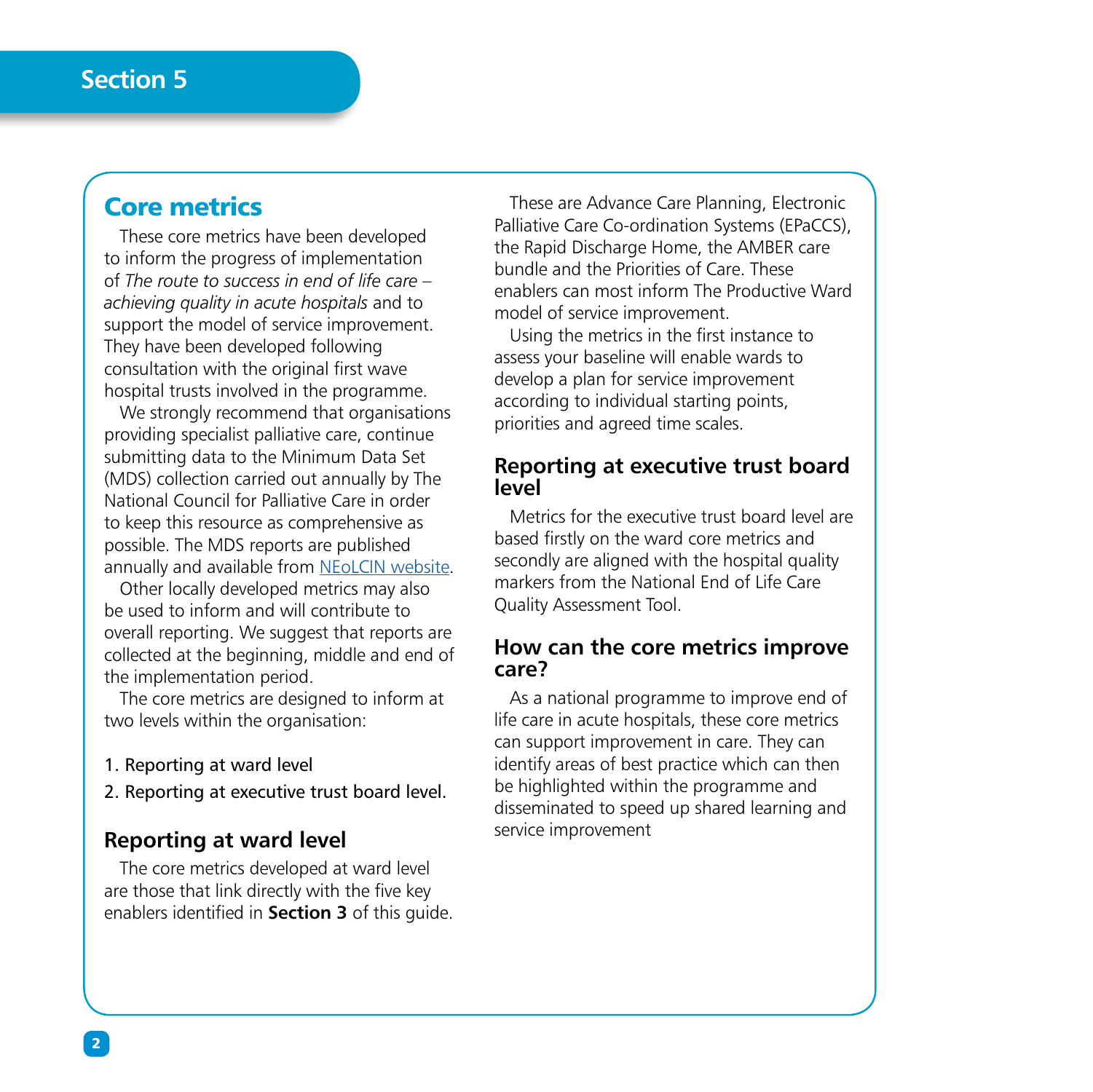

### **Development of the core metrics**

One of the outcomes of this initiative will be to inform the development of the most relevant metrics both at ward level, and at trust board level. This will further inform the roll out of *Transforming end of life care in acute hospitals: The route to success 'how to' guide*. Alongside the [NICE End of Life Care for](https://www.nice.org.uk/guidance/qs13)  [Adults Quality Standard,](https://www.nice.org.uk/guidance/qs13) it will also influence the updating of the national indicators for hospitals.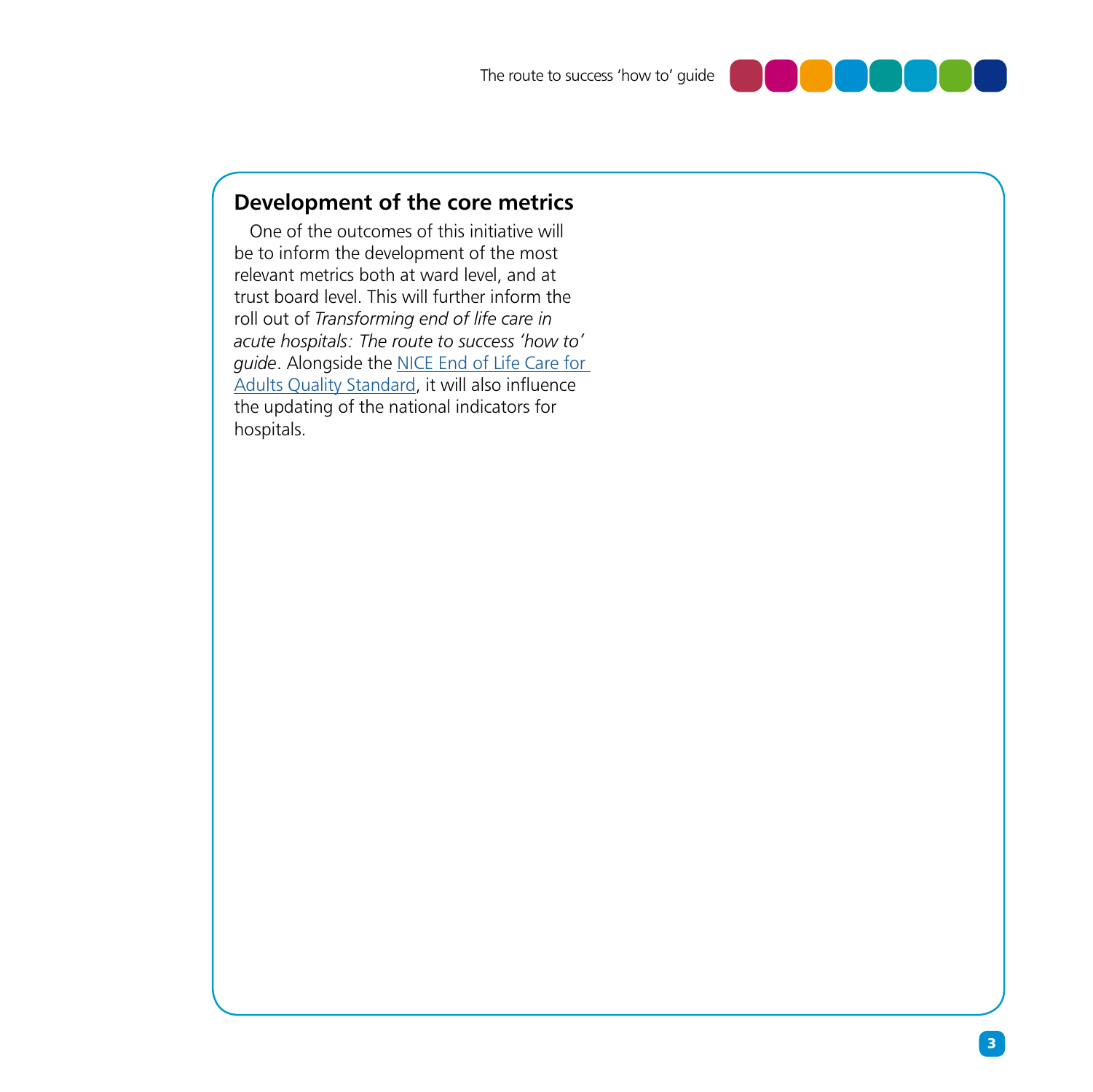## **Core metrics: Trust Board**

| Organisational baseline data:                                                                                                            | <b>Number</b> |
|------------------------------------------------------------------------------------------------------------------------------------------|---------------|
| 1. Number of beds in your trust                                                                                                          |               |
| 2. Number of adult wards in trust                                                                                                        |               |
| 3. Number of eligible wards (e.g. more than<br>five deaths per year) for The route to success<br><i>improvement programme</i>            |               |
| 4. Number of deaths per year in the trust                                                                                                |               |
| 5. Number of people who die in the trust's<br>catchment area per year                                                                    |               |
| 6. Number of people who die in their usual place<br>of residence in trust catchment area (national<br>key performance indicators - KPIs) |               |
| 7. Number of people in the trust discharged on the<br>Rapid Discharge Home in the last three months                                      |               |
| Please record or attach any end of life care KPIs<br>currently in use in your trust                                                      |               |
| Please record or attach any 'best practice' models<br>of end of life care education and training initiatives<br>in your trust            |               |

**[www.nhsiq.nhs.uk/improvement-programmes/long-term-conditions-and-integrated](http://www.nhsiq.nhs.uk/improvement-programmes/long-term-conditions-and-integrated-care/end-of-life-care/acute-hospital-care/improvement-tools-and-resources.aspx)[care/end-of-life-care/acute-hospital-care/improvement-tools-and-resources.aspx](http://www.nhsiq.nhs.uk/improvement-programmes/long-term-conditions-and-integrated-care/end-of-life-care/acute-hospital-care/improvement-tools-and-resources.aspx)**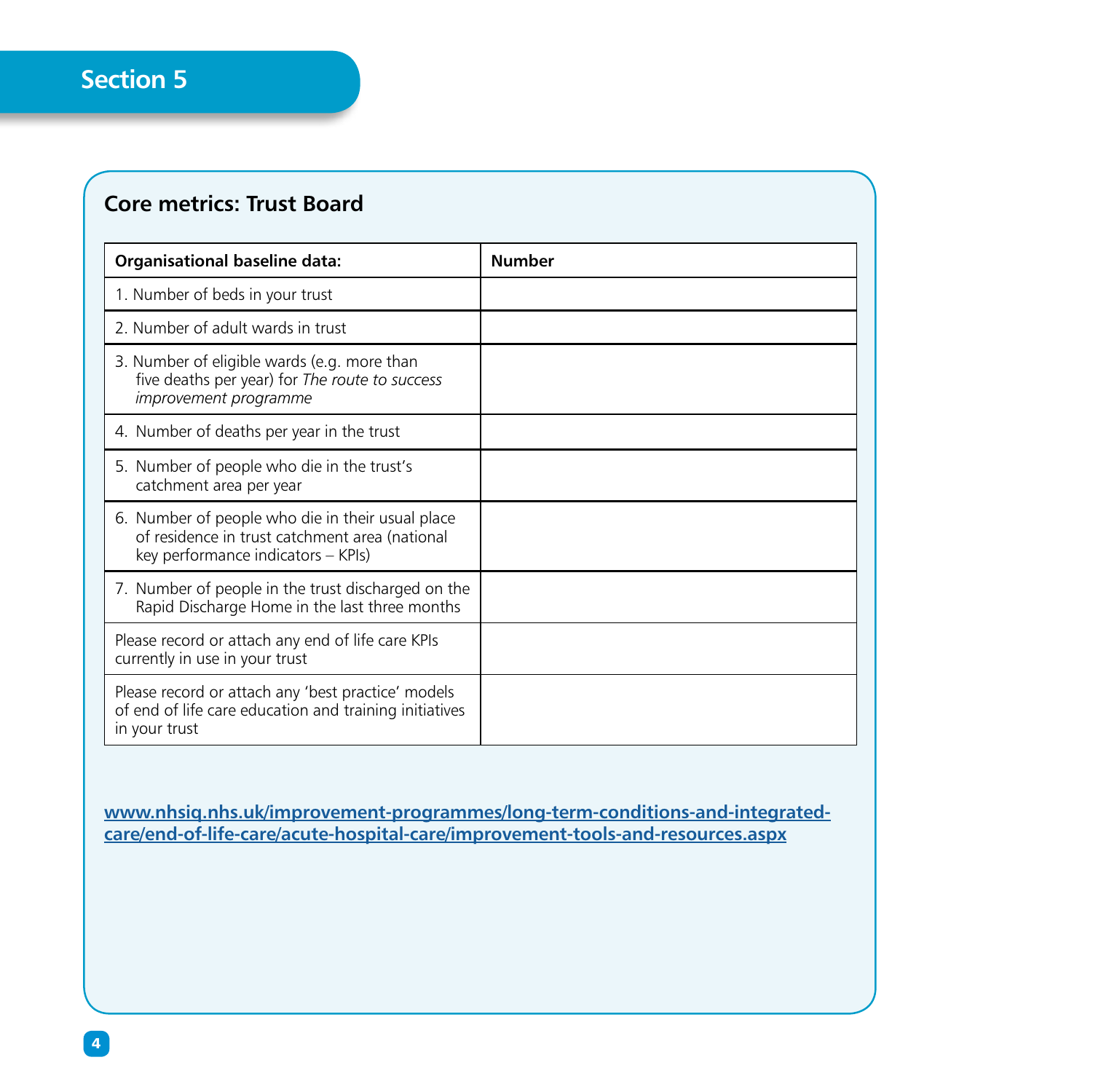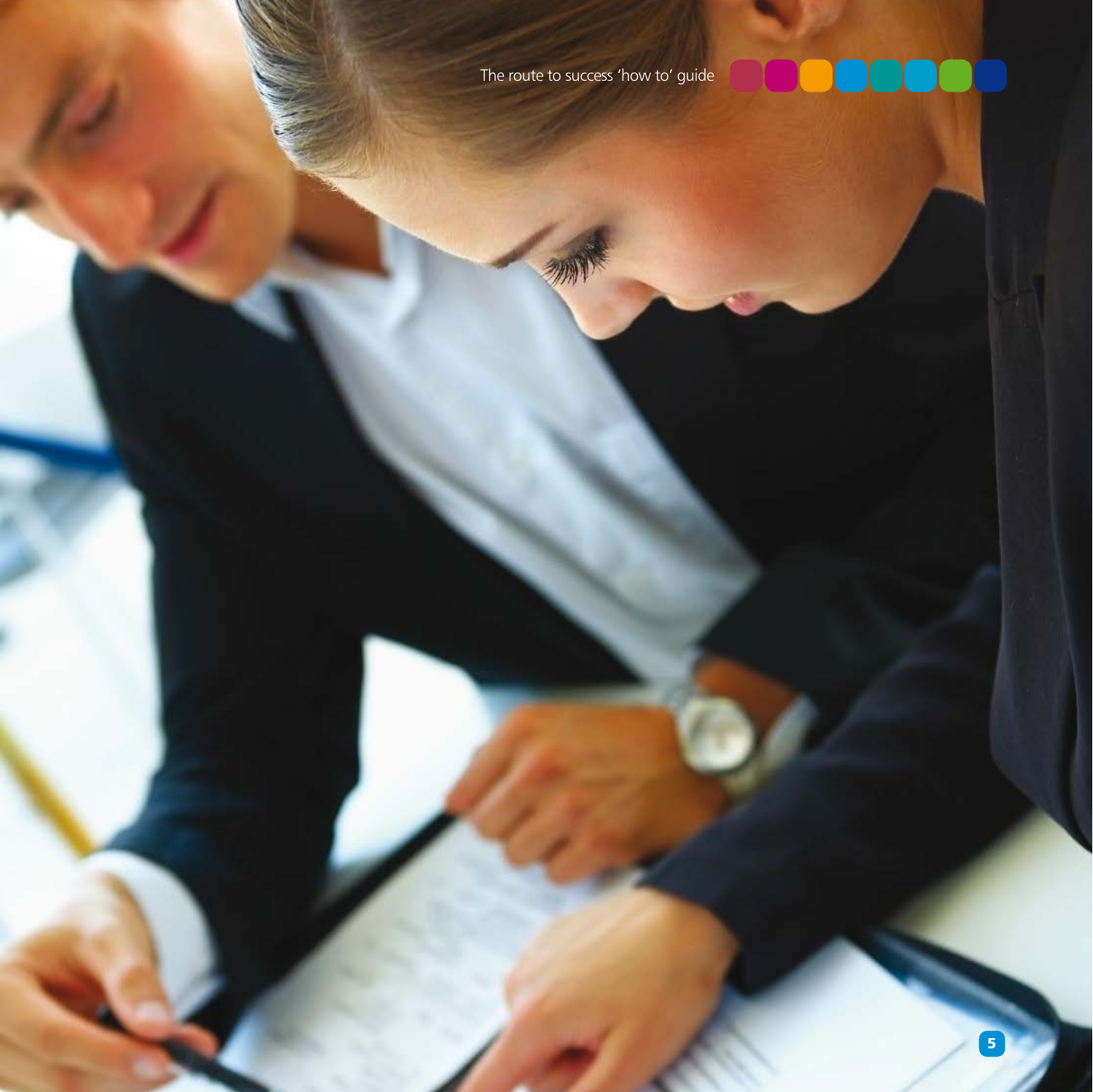### **Core metrics: Trust Board** (continued)

Please complete below the number of eligible wards (e.g. more than five deaths per year) that have implemented the five key enablers or equivalent and the number planning to implement during the next 12 months.

| Enablers:                                                                          | <b>Baseline</b><br>No. of wards<br>implemented | <b>Midpoint</b><br>Planned<br>no. of wards<br>implemented | <b>Endpoint</b><br>Planned no. of<br>wards<br>implemented |
|------------------------------------------------------------------------------------|------------------------------------------------|-----------------------------------------------------------|-----------------------------------------------------------|
| Advance Care Planning model (ACP)                                                  |                                                |                                                           |                                                           |
| Integration within an Electronic Palliative<br>Care Co-ordination Systems (EPaCCS) |                                                |                                                           |                                                           |
| AMBER care bundle                                                                  |                                                |                                                           |                                                           |
| Rapid Discharge Home<br>(e.g. anticipated prognosis - hours/days)                  |                                                |                                                           |                                                           |
| Priorities of Care                                                                 |                                                |                                                           |                                                           |

#### **1. The trust has an action plan for the delivery of high quality end of life care, which encompasses people with all diagnoses, and is reviewed for impact and progress**

| <b>Numerical indicator:</b><br>The trust has an end of life care action plan<br>which feeds into a locality wide strategic<br>plan for end of life care | Plan not<br>developed | Plan partially<br>developed | Plan in place<br>and post<br>implementation of<br>the strategic plan<br>for impact and<br>progress |
|---------------------------------------------------------------------------------------------------------------------------------------------------------|-----------------------|-----------------------------|----------------------------------------------------------------------------------------------------|
|                                                                                                                                                         | <b>RED</b>            | <b>AMBER</b>                | <b>GREEN</b>                                                                                       |
| Baseline                                                                                                                                                |                       |                             |                                                                                                    |
| Comment on next steps                                                                                                                                   |                       |                             |                                                                                                    |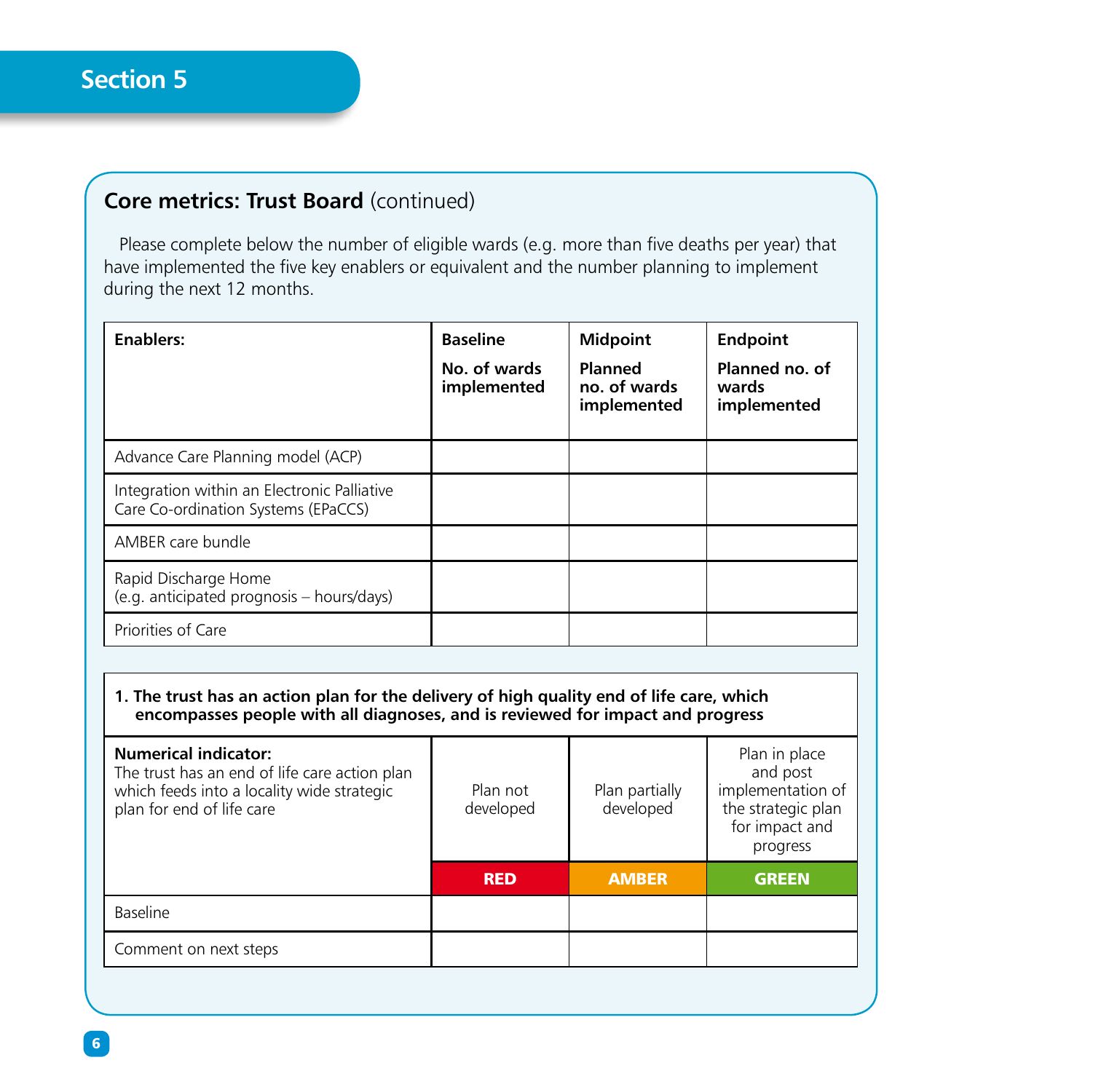

### **Core metrics: Trust Board** (continued)

#### **2. Promote end of life care training opportunities and enable relevant workers to access or attend appropriate programmes dependent on their needs**

| <b>Numerical indicator:</b><br>Identification of end of life care training<br>needs of staff and training is in place to<br>meet this | No curriculum<br>evidenced | Curriculum<br>being developed<br>against trust<br><b>Training Needs</b><br>Analysis | Curriculum<br>evidenced based<br>on trust Training<br>Needs Analysis |
|---------------------------------------------------------------------------------------------------------------------------------------|----------------------------|-------------------------------------------------------------------------------------|----------------------------------------------------------------------|
|                                                                                                                                       | <b>RED</b>                 | <b>AMBER</b>                                                                        | <b>GREEN</b>                                                         |
| Baseline                                                                                                                              |                            |                                                                                     |                                                                      |
| Comment on next steps                                                                                                                 |                            |                                                                                     |                                                                      |

#### **3. Monitor the quality and outputs of end of life care and submit relevant information for local and national audits**

| <b>Numerical indicator:</b><br>Identification of end of life care audit<br>programme in trust | Minimal audit<br>and review | Infrequent audit<br>and review,<br>actions not<br>followed | Regular and<br>comprehensive<br>audit, including<br>participation in<br>National Care of<br>the Dying Audit -<br>Hospitals (NCDAH) |
|-----------------------------------------------------------------------------------------------|-----------------------------|------------------------------------------------------------|------------------------------------------------------------------------------------------------------------------------------------|
|                                                                                               | <b>RED</b>                  | <b>AMBER</b>                                               | <b>GREEN</b>                                                                                                                       |
| Baseline                                                                                      |                             |                                                            |                                                                                                                                    |
| Comment on next steps                                                                         |                             |                                                            |                                                                                                                                    |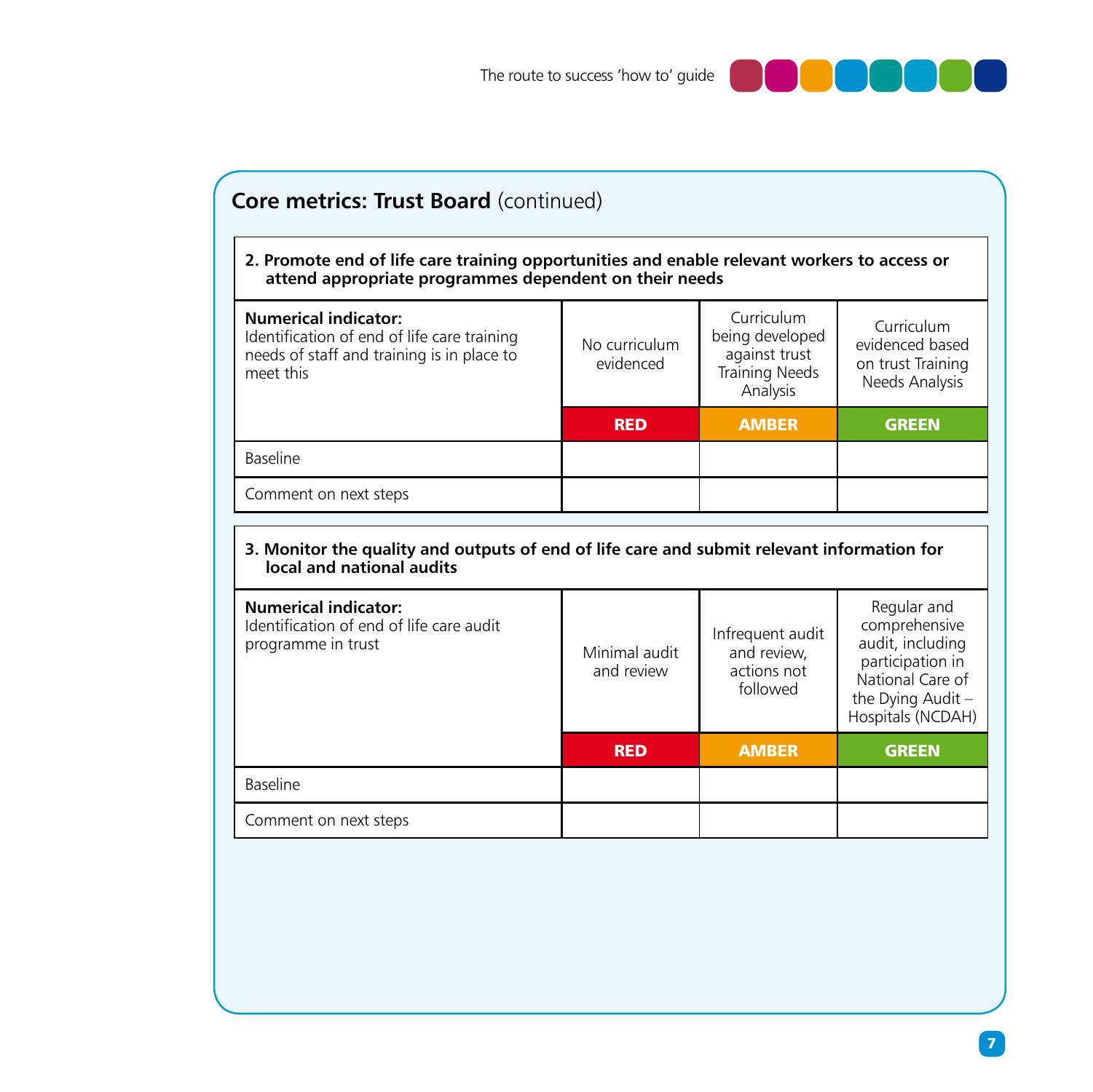## **Core metrics: Ward**

| <b>Baseline data:</b>                     | Number of people |
|-------------------------------------------|------------------|
| Number of admissions per year on the ward |                  |
| Number of deaths per year on the ward     |                  |

### Red Level 0 Amber Level 1 Yellow Level 2 Blue Level 4 Green Level 5

| 1. Advance Care Planning (ACP)                       |                                                 |                                                             |                                                                                               |                                                                      |                                                                      |  |
|------------------------------------------------------|-------------------------------------------------|-------------------------------------------------------------|-----------------------------------------------------------------------------------------------|----------------------------------------------------------------------|----------------------------------------------------------------------|--|
| Indicator:<br>Ward<br>implementation<br>of ACP model | The ward<br>has not<br>implemented<br>ACP model | The ward has<br>plans in place<br>to implement<br>ACP model | The ward has<br>an education<br>and training<br>programme<br>for<br>implementing<br>ACP model | The ward is able<br>to demonstrate<br>implementation<br>of ACP model | The ward has<br>embedded<br>and sustained<br>the use of<br>ACP model |  |
|                                                      | <b>RED</b>                                      | <b>AMBER</b>                                                | <b>YELLOW</b>                                                                                 | <b>BLUE</b>                                                          | <b>GREEN</b>                                                         |  |
| <b>Baseline</b>                                      |                                                 |                                                             |                                                                                               |                                                                      |                                                                      |  |
| Midpoint                                             |                                                 |                                                             |                                                                                               |                                                                      |                                                                      |  |
| Endpoint                                             |                                                 |                                                             |                                                                                               |                                                                      |                                                                      |  |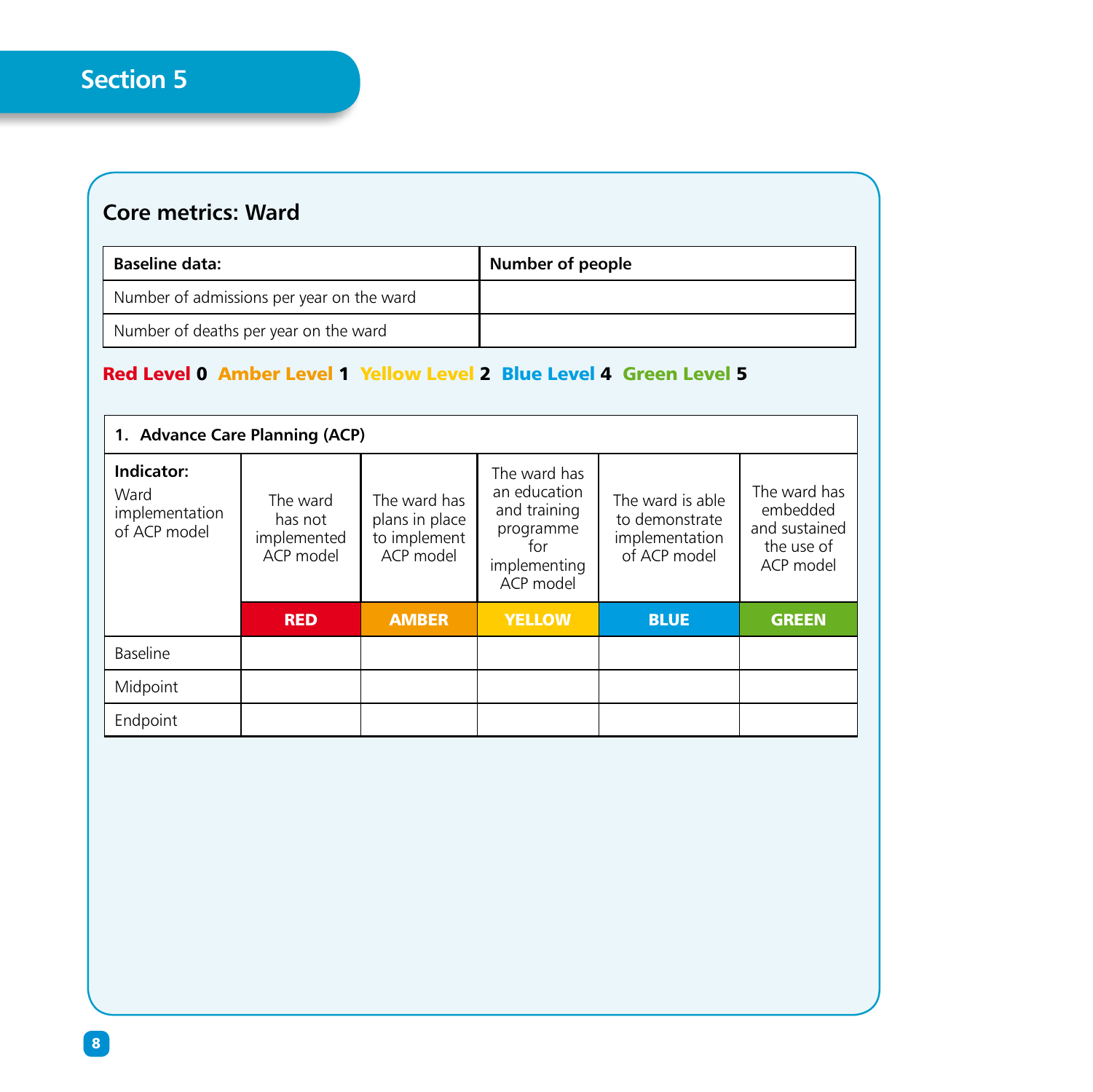| <b>Core metrics: Ward (continued)</b>             |                                                              |                                                                         |                                                                                                            |                                                                                 |                                                                                  |  |  |
|---------------------------------------------------|--------------------------------------------------------------|-------------------------------------------------------------------------|------------------------------------------------------------------------------------------------------------|---------------------------------------------------------------------------------|----------------------------------------------------------------------------------|--|--|
|                                                   | 2. Electronic Palliative Care Co-ordination Systems (EPaCCS) |                                                                         |                                                                                                            |                                                                                 |                                                                                  |  |  |
| Indicator:<br>Ward<br>implementation<br>of FPaCCS | The ward<br>has not<br>implemented<br>EPaCCS                 | The ward has<br>plans in place<br>to implement<br>EPaCCS                | The ward has<br>an education<br>and training<br>programme<br>for<br>implementing<br>EPaCCS                 | The ward is able<br>to demonstrate<br>implementation<br>of EPaCCS               | The ward has<br>embedded<br>and sustained<br>the use of<br>EPaCCS                |  |  |
|                                                   | <b>RED</b>                                                   | <b>AMBER</b>                                                            | <b>YELLOW</b>                                                                                              | <b>BLUE</b>                                                                     | <b>GREEN</b>                                                                     |  |  |
| Baseline                                          |                                                              |                                                                         |                                                                                                            |                                                                                 |                                                                                  |  |  |
| Midpoint                                          |                                                              |                                                                         |                                                                                                            |                                                                                 |                                                                                  |  |  |
| Endpoint                                          |                                                              |                                                                         |                                                                                                            |                                                                                 |                                                                                  |  |  |
| 3. AMBER care bundle                              |                                                              |                                                                         |                                                                                                            |                                                                                 |                                                                                  |  |  |
| Indicator:<br>Ward<br>implementation<br>of AMBER  | The ward<br>has not<br>implemented<br>AMBER<br><b>RED</b>    | The ward has<br>plans in place<br>to implement<br>AMBER<br><b>AMBER</b> | The ward has<br>an education<br>and training<br>programme<br>for<br>implementing<br>AMBER<br><b>YELLOW</b> | The ward is able<br>to demonstrate<br>implementation<br>of AMBER<br><b>BLUE</b> | The ward has<br>embedded<br>and sustained<br>the use of<br>AMBER<br><b>GREEN</b> |  |  |
| Baseline                                          |                                                              |                                                                         |                                                                                                            |                                                                                 |                                                                                  |  |  |
| Midpoint                                          |                                                              |                                                                         |                                                                                                            |                                                                                 |                                                                                  |  |  |
| Endpoint                                          |                                                              |                                                                         |                                                                                                            |                                                                                 |                                                                                  |  |  |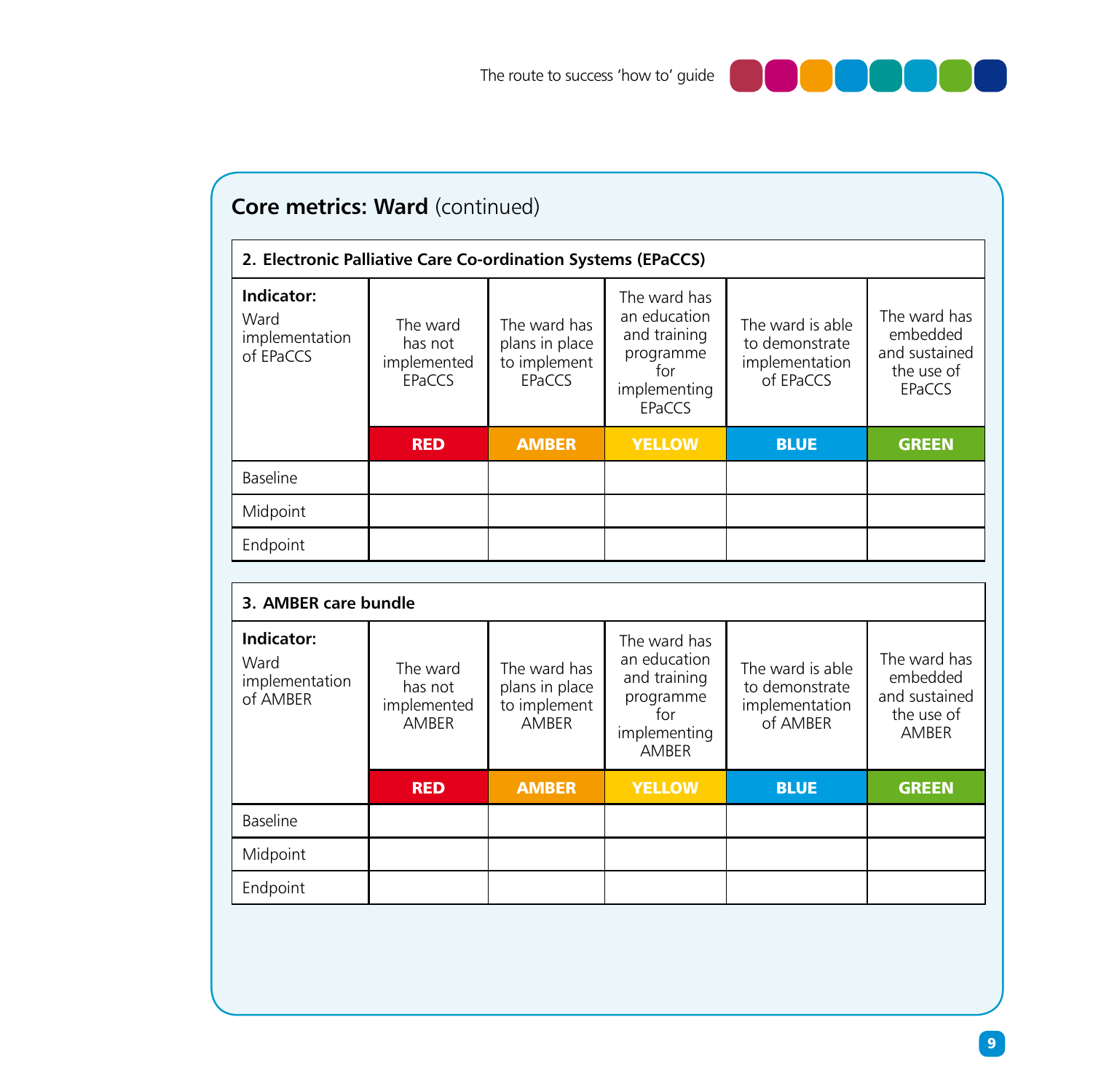# **Core metrics: Ward** (continued)

| 4. Rapid Discharge Home (RDH)                  |                                                  |                                                              |                                                                                                |                                                                |                                                                       |  |
|------------------------------------------------|--------------------------------------------------|--------------------------------------------------------------|------------------------------------------------------------------------------------------------|----------------------------------------------------------------|-----------------------------------------------------------------------|--|
| Indicator:<br>Ward<br>implementation<br>of RDH | The ward<br>has not<br>implemented<br><b>RDH</b> | The ward has<br>plans in place<br>to implement<br><b>RDH</b> | The ward has<br>an education<br>and training<br>programme<br>for<br>implementing<br><b>RDH</b> | The ward is able<br>to demonstrate<br>implementation<br>of RDH | The ward has<br>embedded<br>and sustained<br>the use of<br><b>RDH</b> |  |
|                                                | <b>RED</b>                                       | <b>AMBER</b>                                                 | <b>YELLOW</b>                                                                                  | <b>BLUE</b>                                                    | <b>GREEN</b>                                                          |  |
| Baseline                                       |                                                  |                                                              |                                                                                                |                                                                |                                                                       |  |
| Midpoint                                       |                                                  |                                                              |                                                                                                |                                                                |                                                                       |  |
| Endpoint                                       |                                                  |                                                              |                                                                                                |                                                                |                                                                       |  |